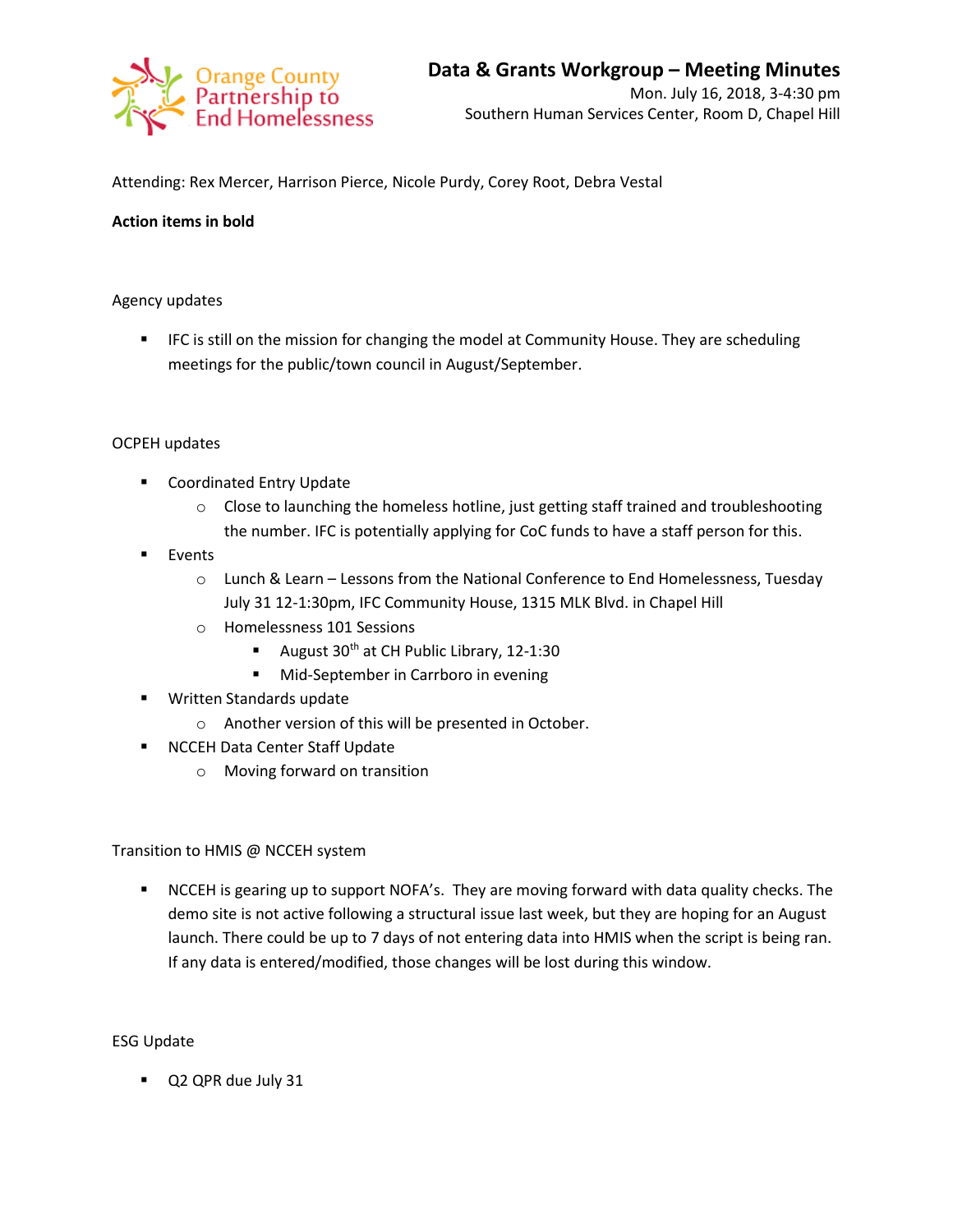

- FY2018 ESG Competition expected to begin this month, anticipated due date Friday 10/26, award decisions mid-November, new contracts executed by 1/1/19 for program year 1/1/19- 12/31/19
- **Corey Root will update due dates for local competition in coming weeks.**

# Update on CoC grant competition

- **Local competition info:<https://www.ocpehnc.com/current-coc-application>**
- Compass Center is applying for funding from HUD specifically for DV survivors. They have also been awarded funds from Cardinal for housing opportunities. New this year, a consolidation project is now part of the competition. **Debra Vestal agreed to be on the Community Application Workgroup.**

Review of Program Performance Matrix for programs

- **Potential changes** 
	- o Seasonal shelter beds
		- Separate shelter/TH exits to permanent housing
		- Change the HMIS data quality language  $-$  PII is the total score, change to 9 separate measures :Veteran status/relationship to head of household/disabling condition. Entry/annual/exit. Take out null and then list out in error rates.
		- **List income increase as N/A**
		- **Returns?**
		- **LOT** homeless doesn't seem to make sense.
	- o Homestart/Community House year-round shelter beds
		- Great job on 60% exits to permanent housing
		- Is new or increased income for stayers too high?
		- **People are staying for a long time, but those that are exiting are having good** outcomes

o RRH

- Change standard for new/increased earned income for leavers
- Can't measure LOT between start day and housing move in date as an average
- **Error rates for VoA**
- o IFC PSH
	- **Income info is incorrect, Debra will work with NCCEH to correct**
	- Number of days from project entry to move in why is it a percentage? We want actual number of days
- o Cardinal